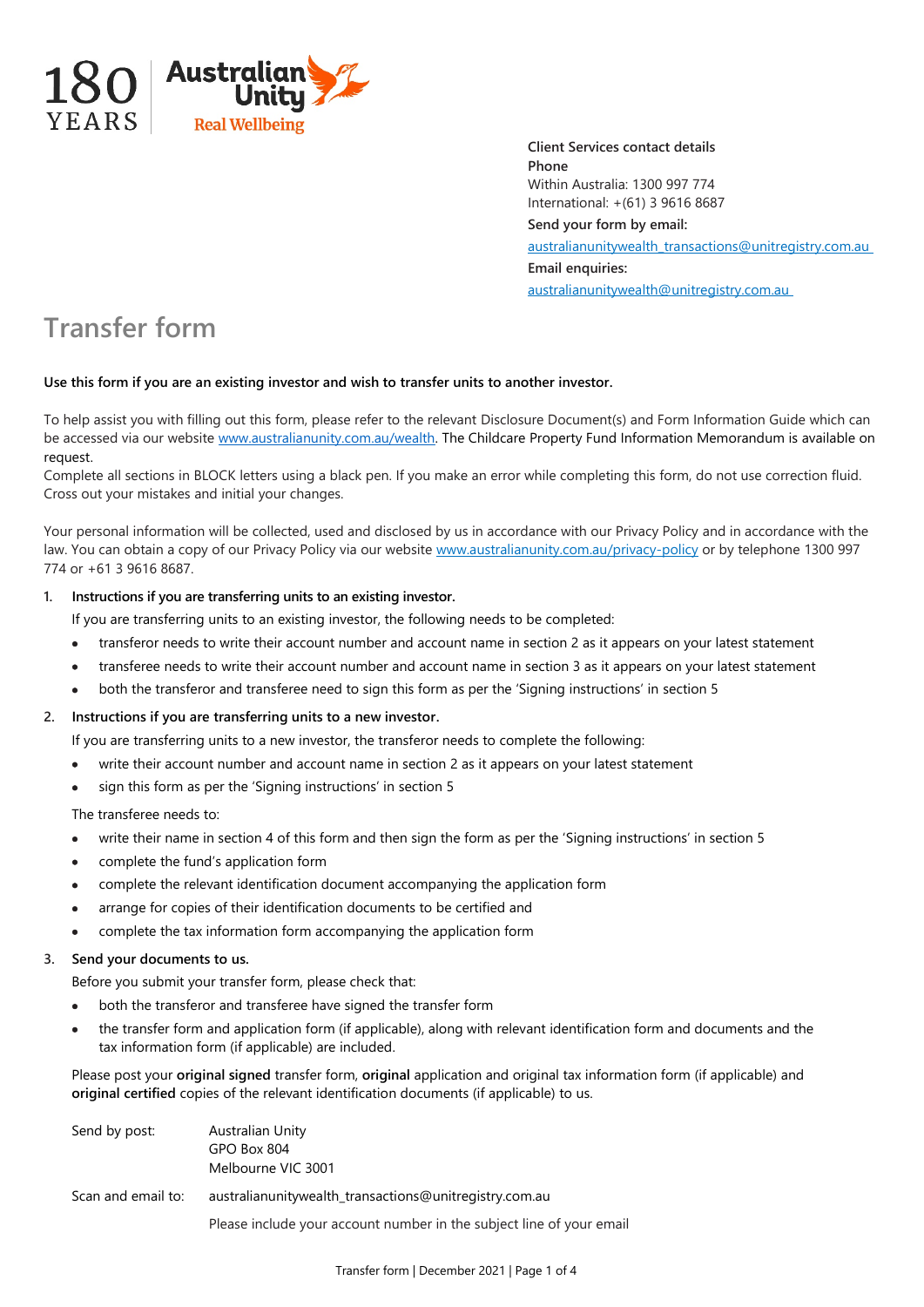#### **1. Transfer Details**

Please indicate if you are making a full transfer or a partial transfer. If you are making a partial transfer, please specify the number of units you wish to transfer. For Retirement Village Investment Notes, please enter number of Notes. Please refer to the relevant Disclosure Statement for the minimum transfer amount.

|                                                                | <b>APIR CODE</b> | <b>TRANSFER OPTION</b>                 |                                                  |
|----------------------------------------------------------------|------------------|----------------------------------------|--------------------------------------------------|
| <b>FUND NAME</b>                                               |                  | (Complete ONE of the columns below)    |                                                  |
|                                                                |                  | <b>Full Transfer</b><br>Mark with an X | <b>Partial Transfer</b><br>Enter number of units |
| Altius Sustainable Bond Fund                                   | AUS0071AU        |                                        |                                                  |
| Australian Unity A-REIT Fund                                   | AUS0055AU        |                                        |                                                  |
| Australian Unity Balanced Growth Portfolio                     | AUS0100AU        |                                        |                                                  |
| Australian Unity Childcare Property Fund                       | AUS4284AU        |                                        |                                                  |
| Australian Unity Diversified Property Fund - Ordinary          | YOC0018AU        |                                        |                                                  |
| Australian Unity Future of Healthcare Fund - Class A           | AUS4572AU        |                                        |                                                  |
| Australian Unity Future of Healthcare Fund - Ordinary          | AUS5254AU        |                                        |                                                  |
| Australian Unity Future of Healthcare Fund - Wholesale         | AUS9268AU        |                                        |                                                  |
| Australian Unity Green Bond Fund - Ordinary                    | AUS0084AU        |                                        |                                                  |
| Australian Unity Green Bond Fund - Retail                      | AUS9041AU        |                                        |                                                  |
| Healthcare Property Trust - Class A                            | AUS0037AU        |                                        |                                                  |
| Healthcare Property Trust - Retail                             | AUS0102AU        |                                        |                                                  |
| Healthcare Property Trust - Wholesale                          | AUS0112AU        |                                        |                                                  |
| Australian Unity Property Income Fund - Wholesale              | YOC0100AU        |                                        |                                                  |
| Australian Unity Specialist Disability Accommodation Fund      | AUS9836AU        |                                        |                                                  |
| Australian Unity Student Accommodation Fund                    | N/A              |                                        |                                                  |
| Australian Unity Sustainable Short Term Income Fund - Ordinary | AUS0079AU        |                                        |                                                  |
| Australian Unity Sustainable Short Term Income Fund - Retail   | AUS1392AU        |                                        |                                                  |
| Platypus Absolute Return Australian Equities Fund              | AUS8992AU        |                                        |                                                  |
| Platypus Australian Equities Fund                              | AUS0030AU        |                                        |                                                  |
| Platypus Systematic Growth Fund                                | AUS0036AU        |                                        |                                                  |
| Pro-D Balanced Fund                                            | AUS0066AU        |                                        |                                                  |
| Pro-D Growth Fund                                              | AUS0068AU        |                                        |                                                  |
| Pro-D High Growth Fund                                         | AUS0064AU        |                                        |                                                  |
| Retirement Village Investment Notes - Series 5                 | N/A              |                                        |                                                  |
| Retirement Village Investment Notes - Series 6                 | N/A              |                                        |                                                  |
| Talaria Global Equity Fund - Foundation                        | WGT0001AU        |                                        |                                                  |
| Talaria Global Equity Fund - Currency Hedged (Managed Fund)    | WFS0547AU        |                                        |                                                  |
| Talaria Global Equity Fund (Managed Fund)                      | AUS0035AU        |                                        |                                                  |
| Talaria Spectrum Fund                                          | N/A              |                                        |                                                  |

## No Change of Beneficial Ownership

Please only tick the above box if beneficial ownership of the investment is not changing as a result of the transfer.

Minimum balances apply. Please refer to the Fund's relevant Disclosure Documents via our website australianunity.com.au/wealth

**2. Transfer/Seller Details**

Account Name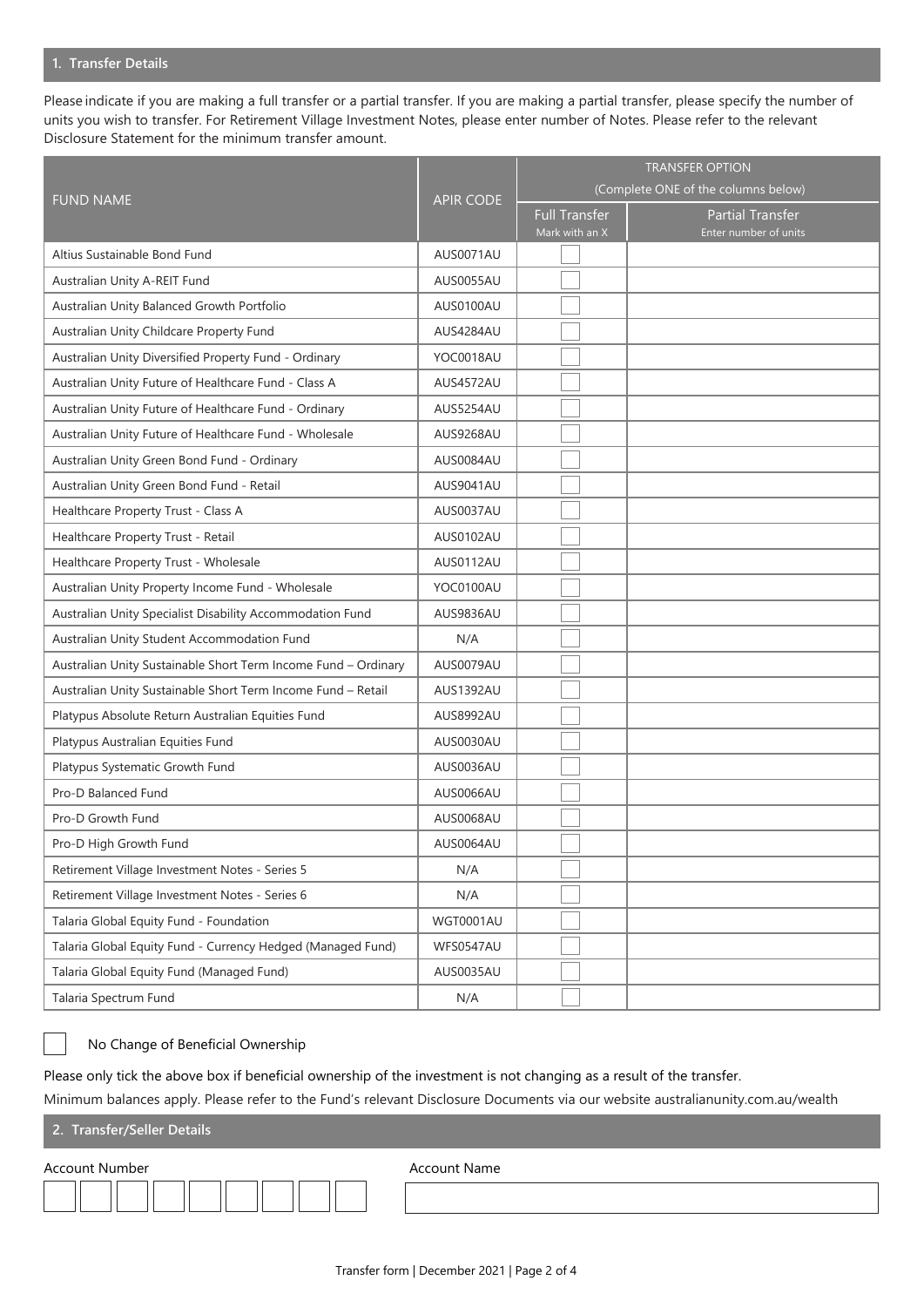If you are transferring units to a new investor, please complete the details below.

| Account Number                                                                                                                                                                                                            | <b>Account Name</b>                                             |  |  |  |  |
|---------------------------------------------------------------------------------------------------------------------------------------------------------------------------------------------------------------------------|-----------------------------------------------------------------|--|--|--|--|
| 4. Transferee/Buyer - New Investors                                                                                                                                                                                       |                                                                 |  |  |  |  |
| If you are transferring units to a new investor, please complete the<br>details below. The following forms also need to be completed by<br>the new investor and can be obtained from the product disclosure<br>statement: | <b>New Investor Details</b><br>Title<br><b>Full Given Names</b> |  |  |  |  |
| <b>Application Form</b><br>$\bullet$                                                                                                                                                                                      | Surname                                                         |  |  |  |  |

- Identification Form
- Tax Information Form

## **5. Declaration and Signing Instructions**

By completing and signing this form, you:

- authorise us to act according with the instructions on this form
- acknowledge that the instructions on this form supersede all previous instructions received by us, and
- agree to indemnify us from and against all losses, costs, expenses, claims, actions or proceedings brought against us in connection with following your instructions on this form.
- agree and acknowledge that all details in the form are true and correct
- acknowledge the Form Information Guide.

#### **Who needs to sign this form**

**Individual –** where the investment is in one name, the account holder must sign.

**Joint Holding –** where the investment is in more than one name, all of the account holders must sign.

**Companies or corporate partnerships or corporate trustees –** where the company has a sole director who is also the sole company secretary, this form must be signed by that person. If the company (pursuant to section 204A of the Corporations Act 2001) does not have a company secretary, a sole director can also sign alone. Otherwise this form must be signed by a director jointly with either another director or a company secretary. Please indicate the capacity in which the form is signed. By signing as a single director investor confirms that the company is a single director company.

**Partnerships** - if the account is held for a partnership then all partners or those authorised to sign on behalf of the partnership.

**Trust –** the trustee(s) must sign this form. Trustee(s) signing on behalf of the trust confirm that the trustee(s) is/are acting in accordance with such designated powers and authority under the trust deed.

**Power of Attorney –** if you have not already lodged the Power of Attorney with us, please attach a certified copy of the Power of Attorney document that includes Certificate of Witness and Statement of Acceptance and Certified Identification Document of the Power of Attorney. I/We attest that the Power of Attorney has not been rescinded or revoked and that the Donor is still living.

#### **Transferor/Seller**

Signature of Investor 1, Director or Authorised Signatory

Please print Full Name

Date (DD/MM/YYYY)



Company/Trust/Superannuation fund

Company Officer (please indicate company capacity)

Director

Sole Director and Company Secretary

Authorised Signatory

Signature of Investor 2, Director/Company Secretary or Authorised **Signatory** 

Please print Full Name



Company Officer (please indicate company capacity)

Director

Company Secretary

Authorised Signatory

#### **Transferee/Buyer**

Signature of Investor 1, Director or Authorised Signatory

Please print Full Name